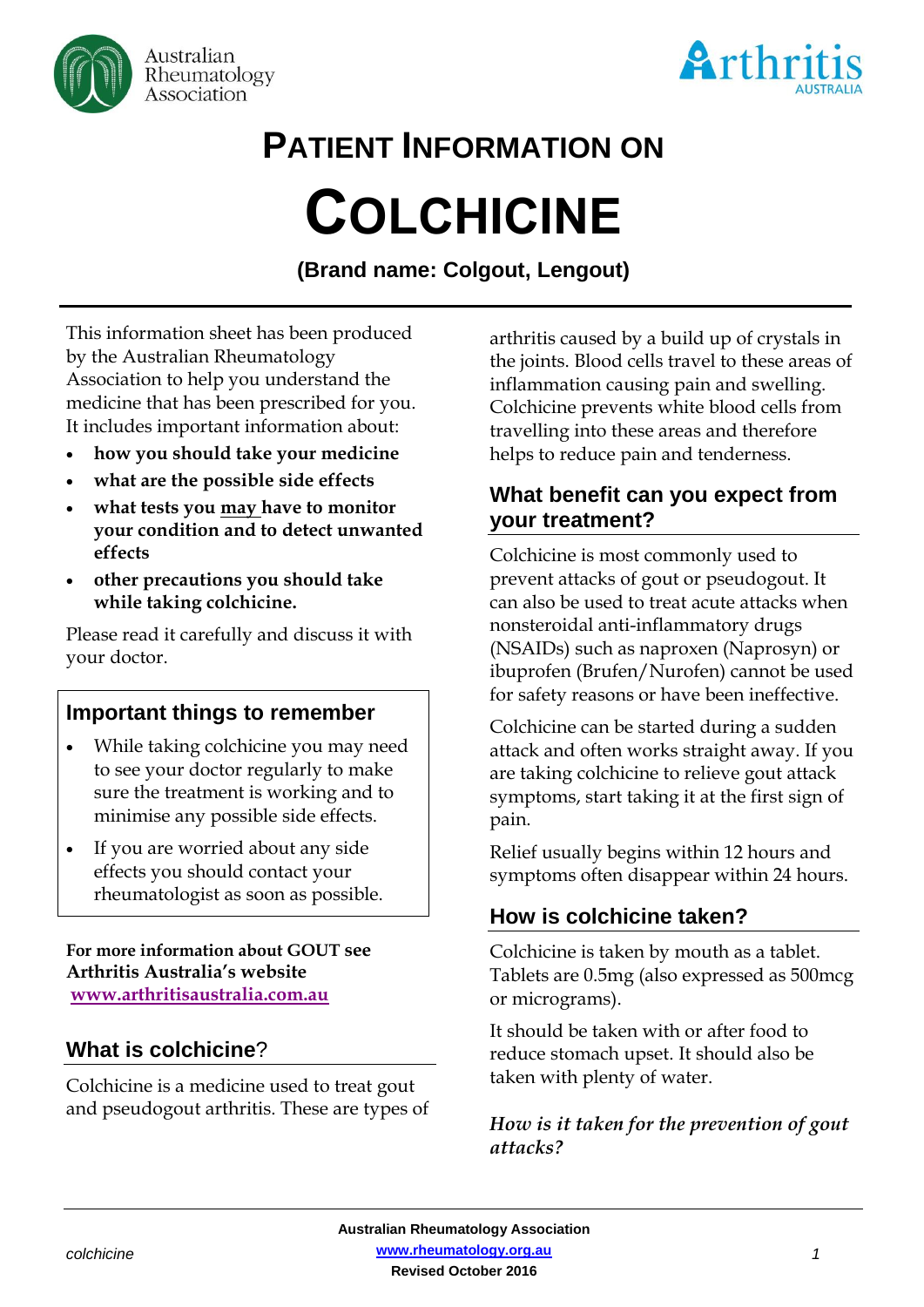The usual dose for prevention of attacks is one tablet once or twice a day.

Colchicine may be used with other medications (such as allopurinol or probenecid, which help rid the body of stored up excess uric acid), or may be used with reducing doses of corticosteroids.

Colchicine use may be required for a longer period of time to prevent attacks of gout while medications such as allopurinol or probenecid are acting to deplete the body's excess uric acid.

Colchicine can be used for long-term treatment in pseudogout. In this case it is given in a dose of 1 or 2 tablets a day.

To help you remember your medicine take it at the same time(s) each day. If you forget to take a dose there is no need to double the dose at the next scheduled time.

### *How is colchicine taken for an acute attack of gout?*

When used to treat an acute attack colchicine should be started at the first sign of gout. In an acute attack of gout the recommended dose is:

#### *1 or 2 tablets initially, followed by one tablet one hour later.*

Wait 12 hours before taking the next tablet. 1 or 2 tablets daily for a couple of days may be required to completely settle the attack.

If nausea and diarrhoea occur you should stop taking colchicine. Another course of colchicine should not be started for at least 3 days.

Colchicine may be taken if needed in combination with other arthritis medicines, including:

- steroid medicines such as prednisolone or cortisone injections into the joint
- anti-inflammatory medicines (NSAIDs) such as naproxen (Naprosyn) or ibuprofen (Brufen/Nurofen)

 simple pain relievers such as paracetamol.

There are separate information sheets for the medicines mentioned above.

# **Are there any side effects?**

Many people will experience mild side effects from colchicine. Below are possible side effects that you might experience with your treatment. Tell your doctor if you experience any side effects.

If you do experience side effects a reduction in dose may minimise these so that you can continue to take the medicine. Your doctor will advise on any dose changes that are necessary.

### *Most common possible side effects*

- The most common side effects are *nausea, vomiting, stomach pain and diarrhoea.* These may be reduced if colchicine is taken with food, before bed or by eating little and often. If you are sick, eat simple foods such as dry toast and drink plenty of liquid. If you experience nausea, vomiting or diarrhoea during treatment for an acute attack, you should stop taking the medicine.
- Another common side effect is *loss of appetite.*
- Patients older than 65 may be at increased risk of *gastrointestinal bleeding*. See also *Precautions.*

#### *Less common or rare possible side effects*

There are some rare but potentially serious side effects with colchicine. If you experience any of these side effects see your doctor straight away.

- *Skin rash, fever or hair loss*
- *Severe diarrhoea* with bloody or black tarry stools
- *Difficulty in passing urine or blood in urine*
- *Confusion or convulsions*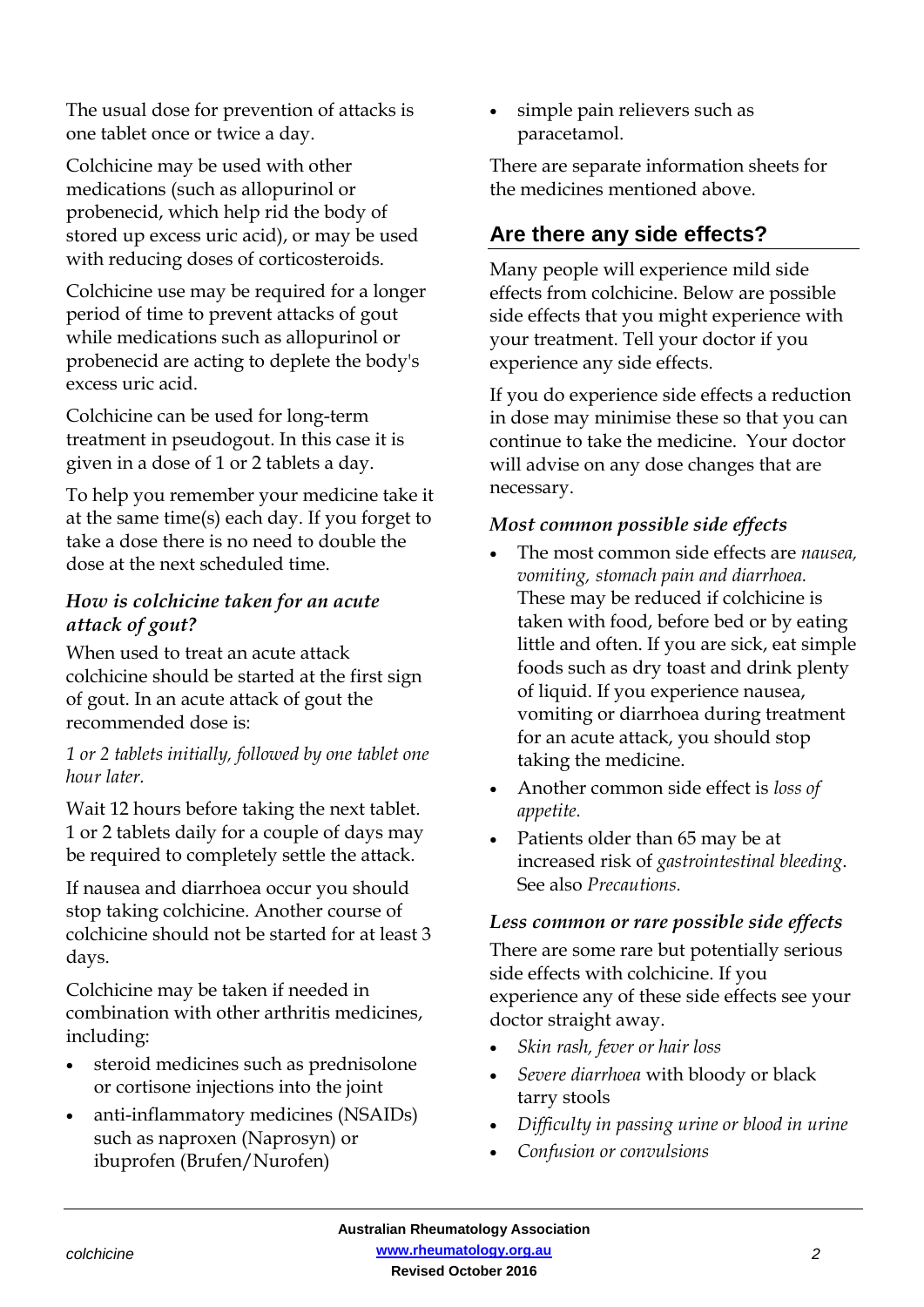- *Numbness or weakness* in the fingers and toes
- *Bleeding, mouth ulcers or infection*  associated with l*ow blood cell counts*. This is more likely when colchicine is taken in high doses for acute gout or taken for a long time.
- Other rare side effects include *headache, dizziness, difficulty sleeping, seizures, tremor, shortness of breath and muscle weakness*.
- Very rarely, death has occurred when colchicine has been taken in overdose.

#### *Long term possible side effects*

 *Muscle inflammation* may occur and is more common in people with reduced kidney or liver function taking long term colchicine.

# **What precautions are necessary?**

#### *Blood tests*

 Monitoring blood tests are not usually required for people taking colchicine, although in certain situations these may be needed. Long-term use requires monitoring of the blood count.

#### *Gastrointestinal conditions*

• People who have had ulcers or other serious gastrointestinal conditions should talk with their doctors before taking this medicine.

#### *Kidney and liver function*

 Colchicine should be used with caution if kidney or liver function is significantly reduced.

#### *Other medicines*

 Colchicine can interact with other medicines. You should tell your doctor (including your general practitioner, rheumatologist and others) about all medicines you are taking or plan to take. This includes over the counter or herbal/naturopathic medicines. You

should also mention your treatment when you see other health professionals.

- Other medicines that may interfere with colchicine and *should not be used* at the same time as colchicine include:
	- cyclosporin this is a medicine used to suppress the immune system
	- erythromycin this is an antibiotic used to treat bacterial infection
	- clarithromycin this is an antibiotic used to treat bacterial infection. It can be used to treat Helicobacter pylori, which is the bacteria that can cause stomach ulcers
	- Antiretroviral drugs (used for treatment of HIV).
- Colchicine *should be used carefully* if taken at the same time as:
	- acidifying and alkalinising agents such as ammonium chloride, ascorbic acid (vitamin C) or sodium bicarbonate
	- verapamil, diltiazem, amiodarone and digoxin
	- anti-fungal treatments such as ketoconazole
	- cholesterol lowering medicines such as statins and fibrates due to possible muscle damage.
- Colchicine may interfere with vitamin B12 absorption.
- Aspirin can be used safely in the low doses taken for prevention of heart attack and stroke. If you have gout you should avoid taking aspirin in all other circumstance because at higher doses it can raise the uric acid level.
- Colchicine can usually be taken safely with anti-inflammatory drugs (NSAIDs) as long as your kidney function is reasonably normal.
- The simple pain reliever paracetamol, and combined medicines such as Panadeine and Panadeine Forte, can be used while taking colchicine provided you take them as directed.